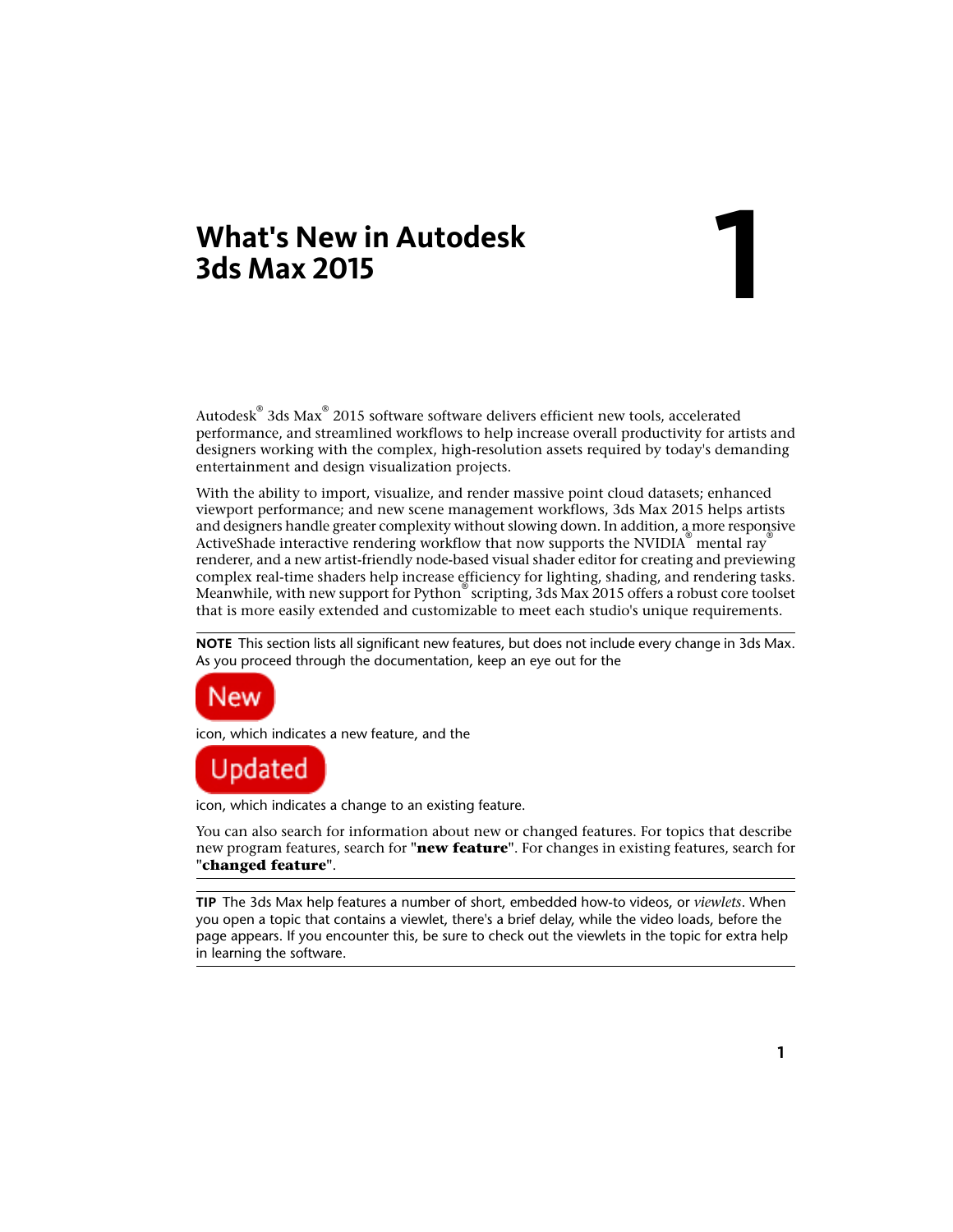### **What's New in Ease of Use**

**Undo and Redo on the Main Toolbar**



(Redo) buttons on the main toolbar give you another way to access the Undo/Redo feature.

#### **Small Annoying Things**

With the understanding that small things can make a big difference, 3ds Max 2015 addresses up to ten minor workflow obstacles identified as high priority by customers. Among these are the ability to preserve UVs for Inset Polygons; the ability to slide partials loops in Swift Loops; and adaptive viewport navigation for smarter zooming, panning, and orbiting. Customers can suggest their own workflow improvements and vote on current suggestions using the *[Small Annoying Things forum](http://3dsmaxfeedback.autodesk.com/forums/76763-small-annoying-things)*.

## **What's New in Scene Management**

#### **Combined Scene Explorer / Layer Explorer**

Dealing with complex scenes is now easier, thanks to new layer-management features within Scene Explorers that help artists and designers better organize data. In addition, a number of other enhancements have been made to the usability of Scene Explorers, contributing to an overall productivity improvement for scene management. Highlights include support for docking and Workspaces, and customizable quad menus.

#### **State Sets Improvements**

State Sets have been improved to accelerate performance, enhance usability; and to streamline interoperability workflows between 3ds Max and Adobe Photoshop ® and Adobe ® After Effects ® software.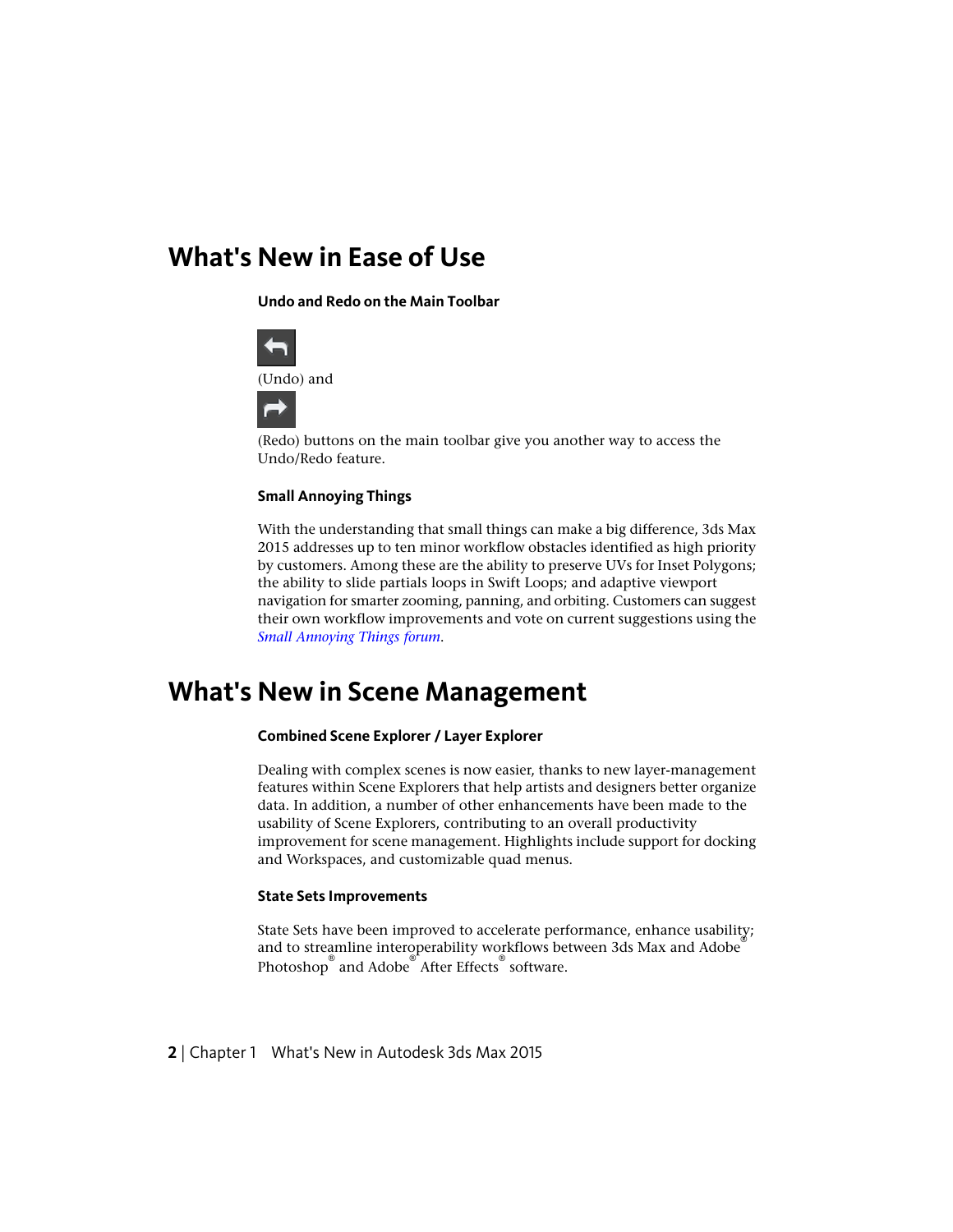## **What's New in Scripting**

**3ds Max Python API**



The 3ds Max Python API provides a bridge between MAXScript and Python libraries and Python tools. You can execute Python scripts from MAXScript and the 3ds Max command line. The Python SDK is built on top of the 3ds Max C++ SDK, and you can access a subset of the 3ds Max API from Python scripts, including the ability to evaluate MAXScript code.

For more information, see the Extension for Autodesk 3ds Max 2014 Python SDK Documentation at *<http://www.autodesk.com/me-sdk-docs>*.

## **What's New in Data Exchange**

#### **IGES Export**

Export to IGES files has been upgraded to use a new exporter that converts objects to Body objects before exporting them.

## **What's New in Modeling**

#### **Placement Tool**

Artists and designers can now more easily position and orient content relative to other content within their scenes, with new Placement tools that feature intuitive auto-parenting and aligning behaviors. Objects can be moved along the surfaces of other meshes as though magnetically attracted and quickly rotated to the desired orientation as part of the same operation.

What's New in Scripting | **3**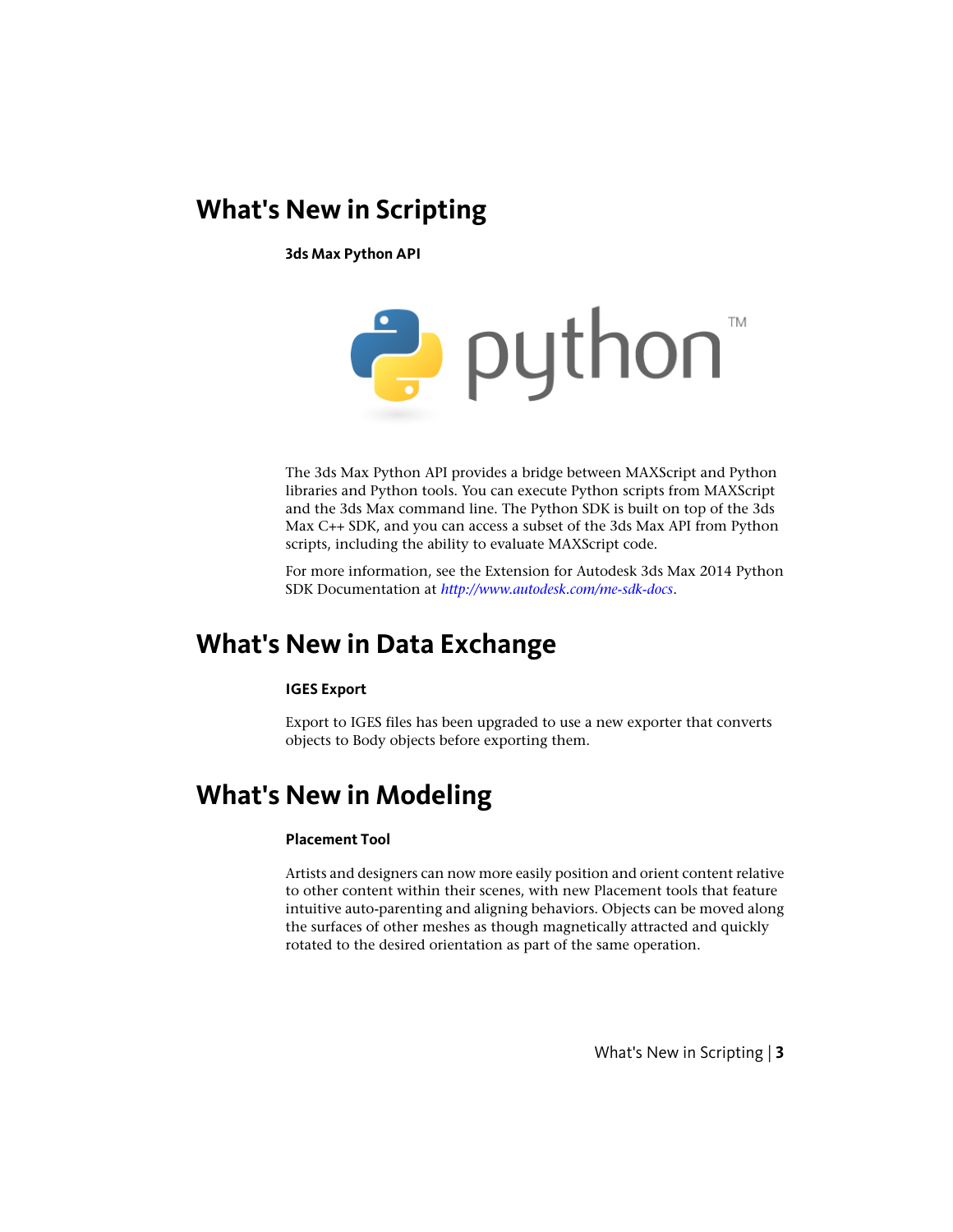#### **Quad Chamfer**

Modelers can use the new Chamfer modifier to create quadrilateral-based chamfered or beveled edges between two surfaces. This can help eliminate pinching, and produces better results when used in conjunction with the TurboSmooth modifier. Quad-based chamfering is also newly available in the Editable Poly object.

#### **Point Cloud**

The Point Cloud feature lets you create precise, three-dimensional models from real-world references by importing large datasets captured from reality as point clouds. 3D modelers can view point clouds in true color in the viewports, interactively adjust the extent of the cloud displayed, and create new geometry in context by snapping to point-cloud vertices.



The Point Cloud toolset consists of the following components:

■ Point Cloud object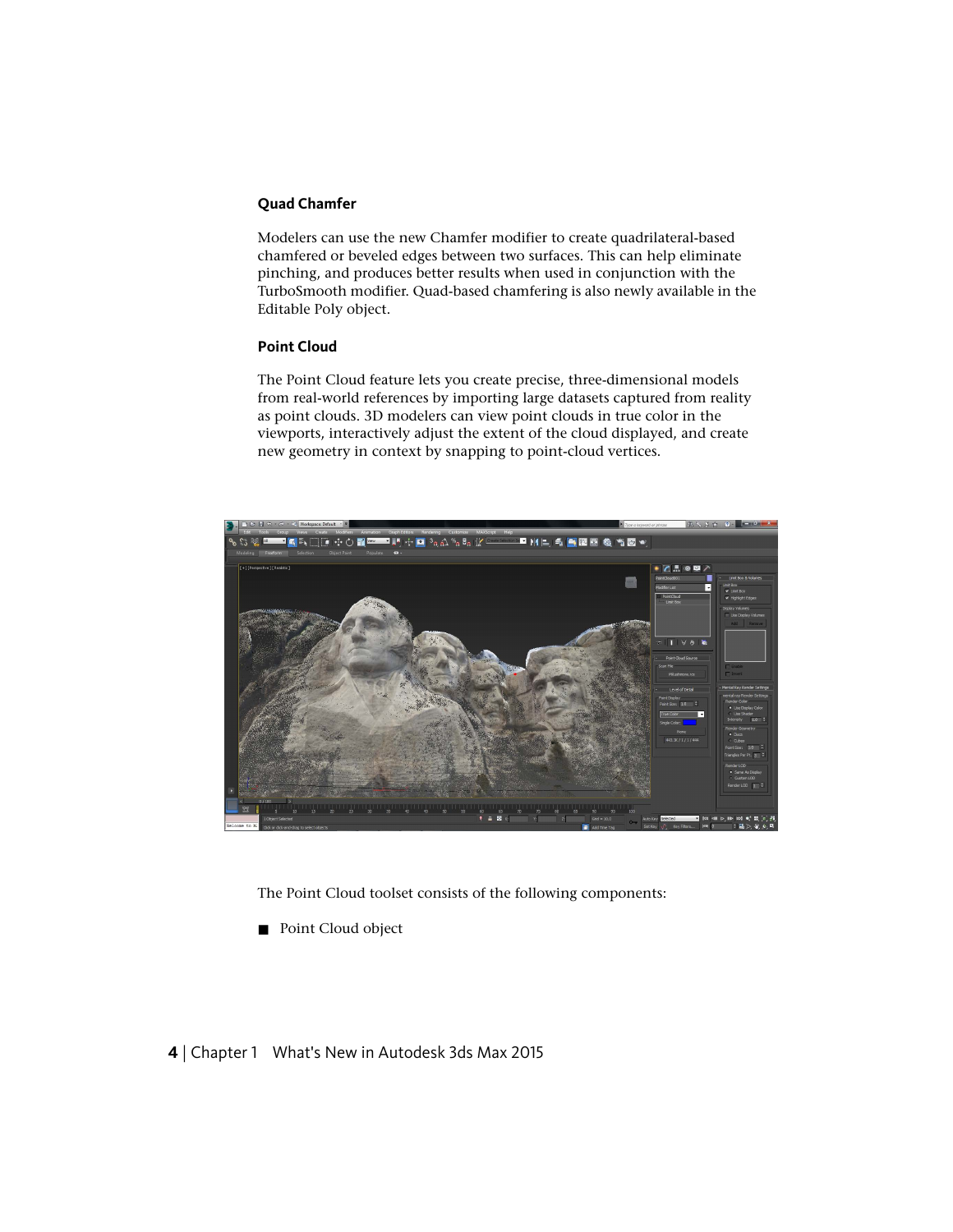- Autodesk Point Cloud material
- Autodesk Point Cloud shader
- Point Cloud vertex snapping

# **What's New in Character Animation**

#### **Populate**

The powerful Populate crowd animation feature set now offers increased artistic control, better realism, and improved usability. Designers and artists can give their characters more convincing walking, jogging, passing, turning, and seated behaviors; control more aspects of how their characters are generated to influence the outcome; save textures for customization, sharing, and network rendering; and bake animation for editing and export. In addition, studios can customize Populate through exposure of the functionality in an SDK (software development kit).



What's New in Character Animation | **5**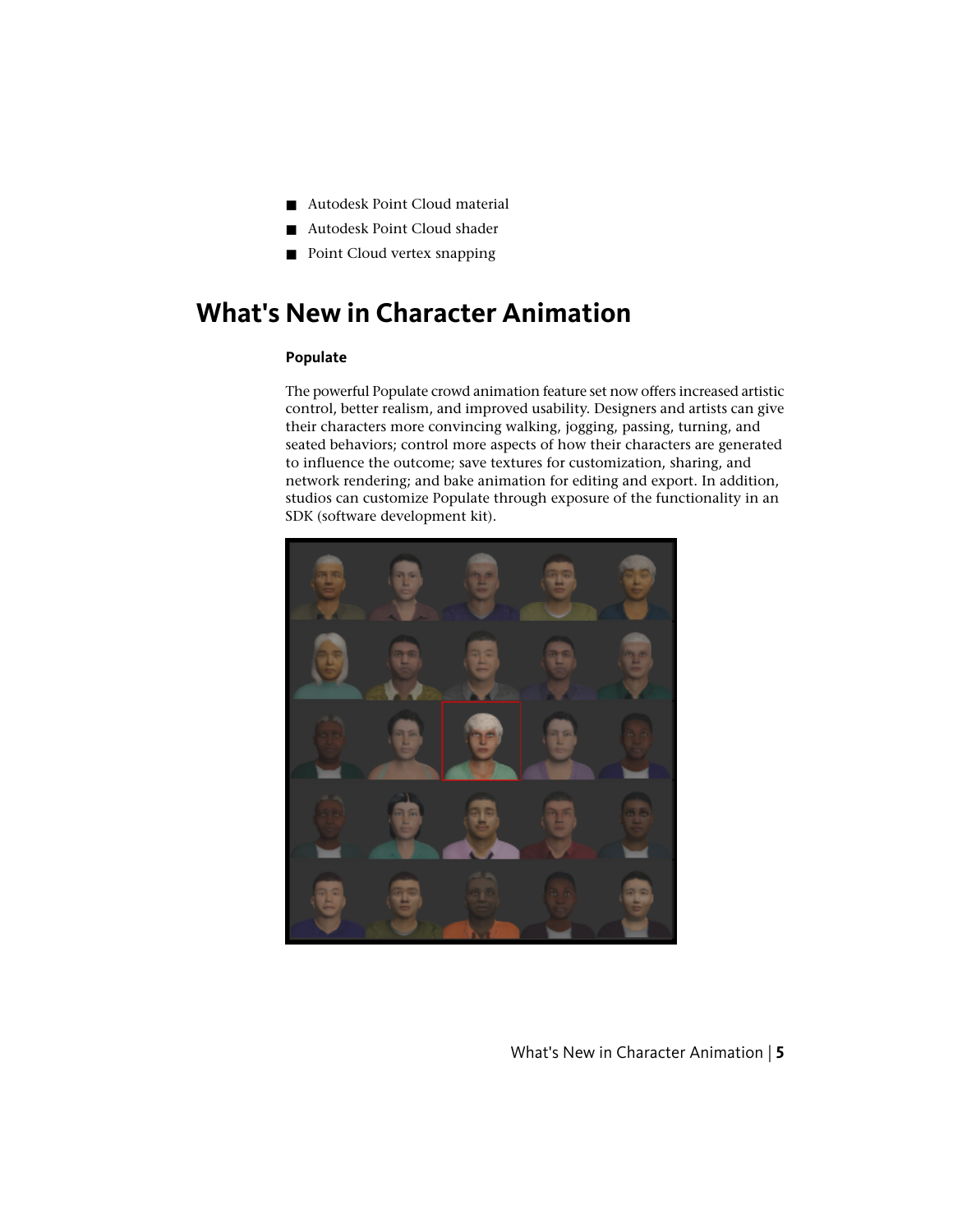# **What's New in Particle Flow**

#### **Particle Flow User Interface**

An updated UI for the Particle Flow Graph Editor offers a closely unified experience with using the Slate Material Editor.

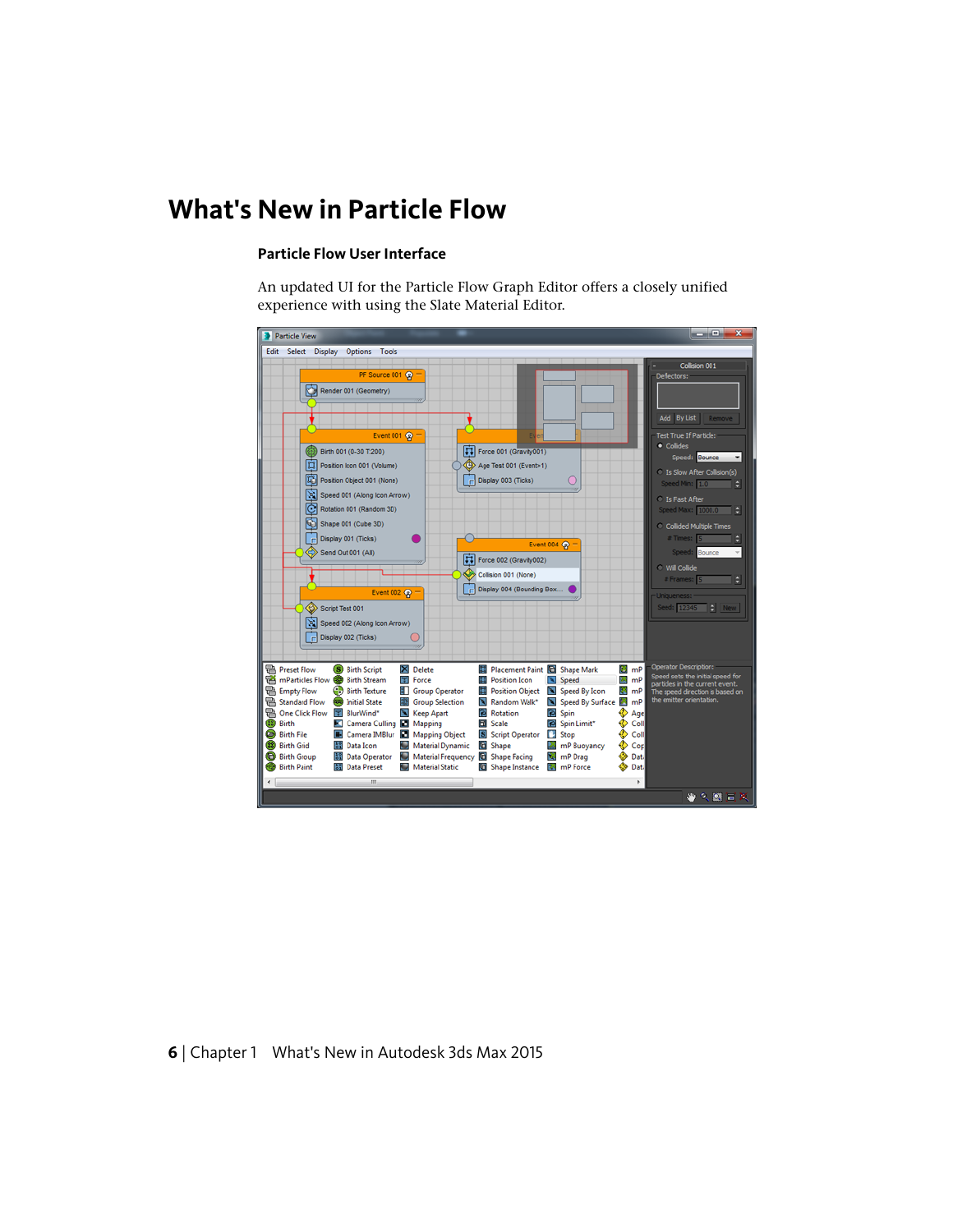# **What's New in Hardware Shading**

#### **ShaderFX Editor**

Game artists and programmers can now easily create advanced HLSL viewport shaders with the ShaderFX real-time visual shader editor. Shader networks are created by connecting different nodes together using an intuitive click-drag workflow; artists can select from a powerful array of floating-point values, mathematical operations, texture maps, normal maps, and color nodes. The resulting materials, even those with animated values, can be visualized in real time in 3ds Max viewports. An advanced mode enables more technical artists to drill down deeper into the inner workings of each basic node.

With this feature, artists and programmers can design shaders that match those of their game engine. Using your game assets and textures inside 3ds Max viewports is now made easier.



To access ShaderFX, use the DirectX Shader material.

What's New in Hardware Shading | **7**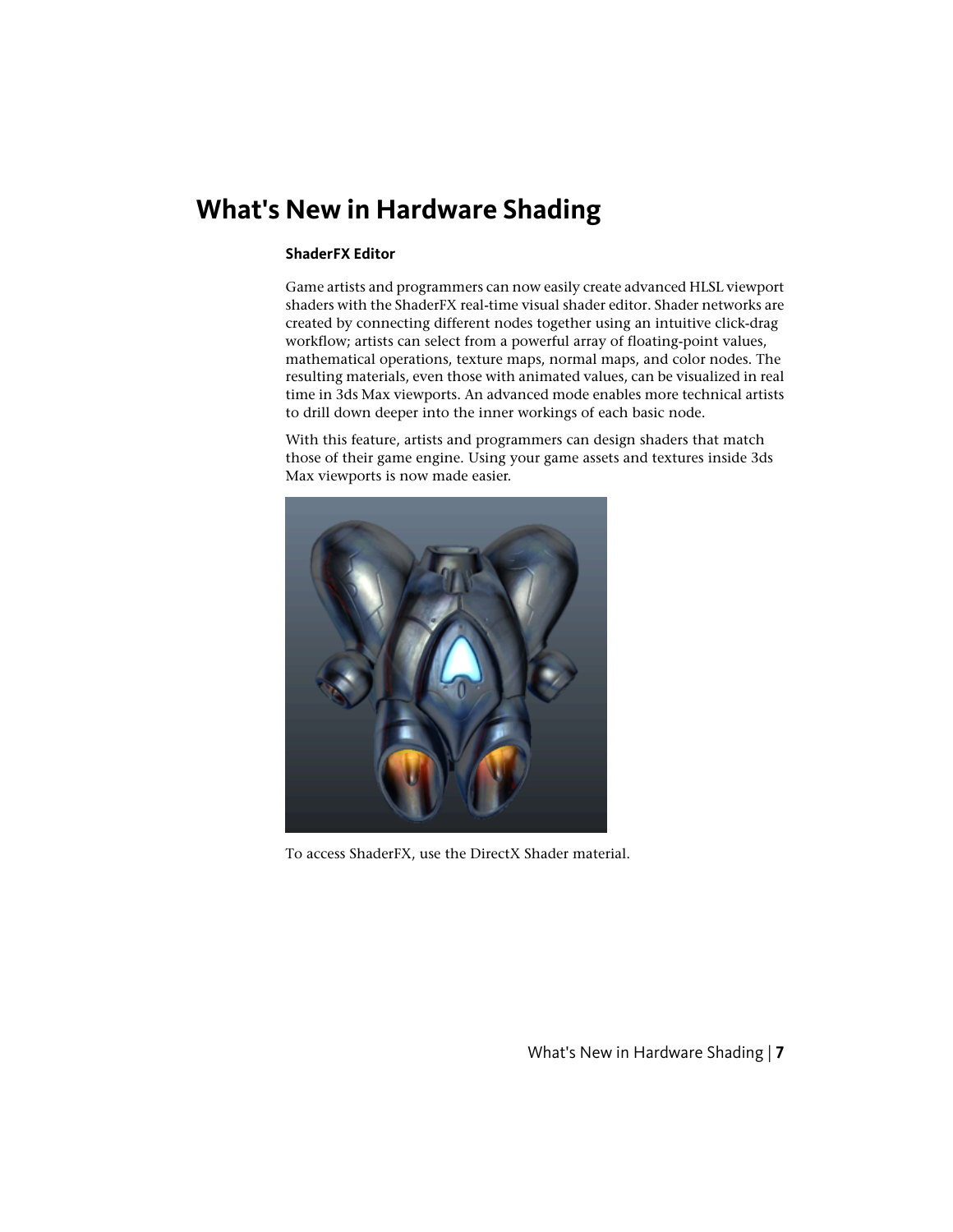# **What's New in Cameras**

#### **Stereo Camera**

Artists and designers can now create more engaging entertainment content and design visualizations with the addition of a new Stereo Camera feature set. Exclusively available through the Autodesk Exchange application store (*[apps.exchange.autodesk.com](http://apps.exchange.autodesk.com/)*), the Stereo Camera plug-in (available in English language only) enables artists and designers to create stereoscopic camera rigs. Multiple display modes offer left eye, right eye, center, or anaglyph views in Nitrous viewports, while in-scene 3D volumes help with the adjustment of valid stereo zones. In addition to a passive stereo viewing mode, customers with a recent AMD FirePro™ graphics card and a supported HD3D Active Stereo monitor or equivalent can take advantage of Active Stereo viewing.



**Anaglyph mode**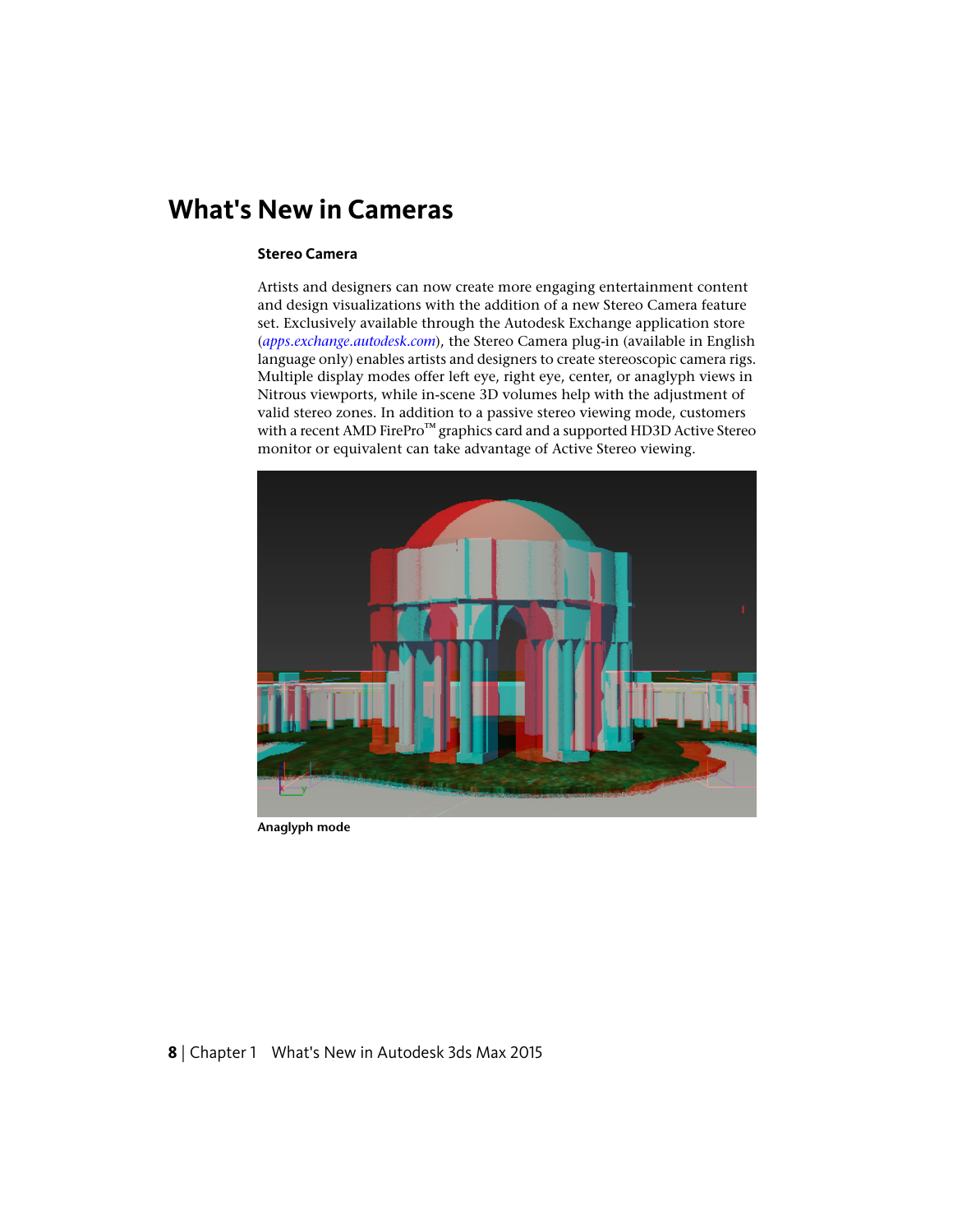# <span id="page-8-0"></span>**What's New in Rendering**

#### **ActiveShade Improvements**

ActiveShade preview renderings now support the NVIDIA $^\circ$  mental ray $^\circ$ renderer, in addition to the NVIDIA<sup>®</sup> iray® renderer and scanline renderers previously supported. With ActiveShade, artists and designers can see the effects of changing lighting or materials interactively, helping them more easily refine their work—the ability to match the final renderer helps artists more accurately preserve creative intent. For both iray and mental ray, interactive updates are now faster, while viewport navigation and switching, adjustments to light parameters, and certain other scene changes—creating, moving, or deleting objects—are captured more frequently, offering finer grain updates.

For information about changes to the ActiveShade interface, see iray and mental ray ActiveShade.

**NVIDIA iray Renderer ® ®**

The iray renderer now supports Rendering Elements Separately. See iray Render Elements and Light Path Expressions.

The String Options rollout lets you enter options as you would in a iray MI file.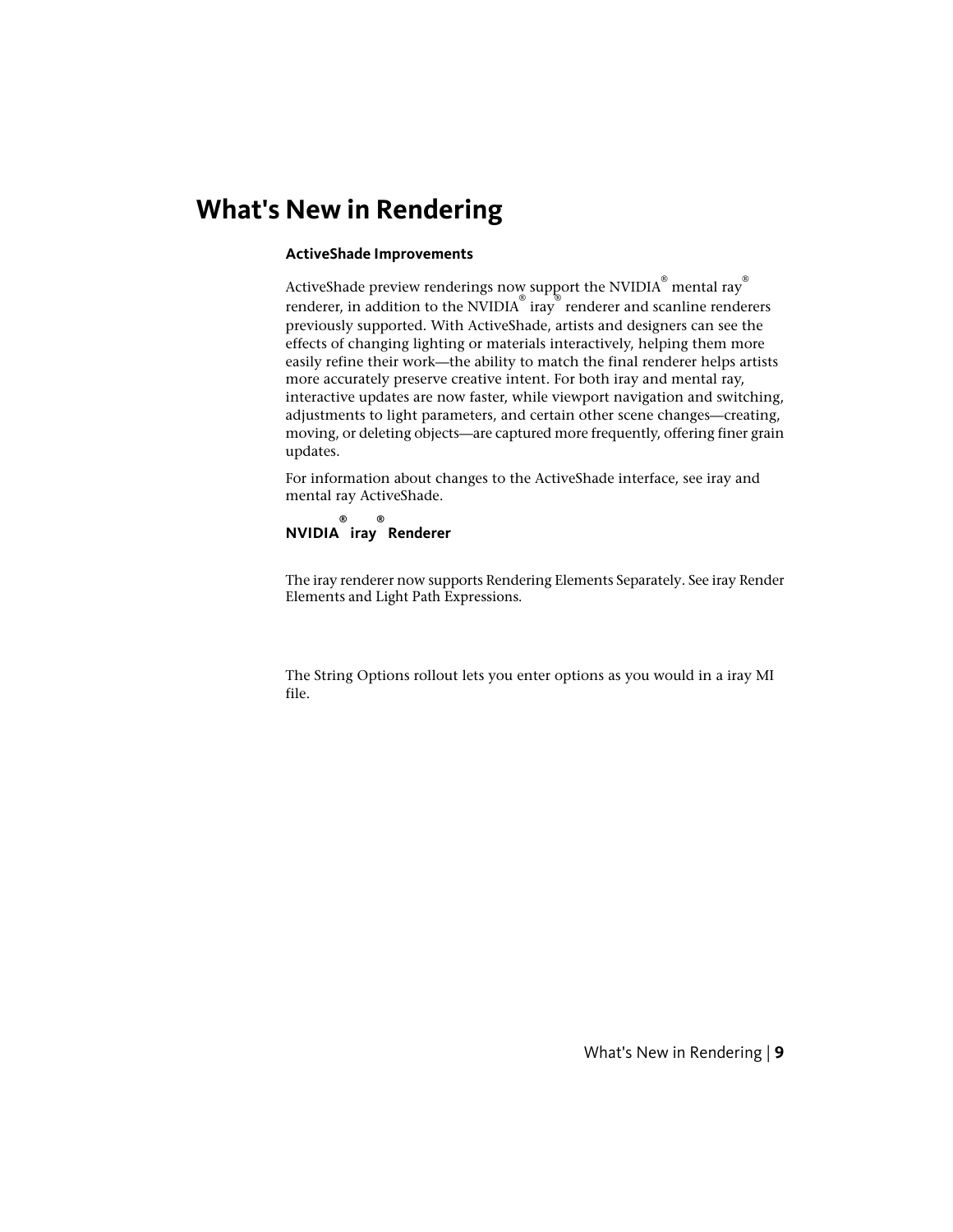

The iray renderer now supports the Blend material, and support for map types has been improved.

#### **State Sets Improvements**

State Sets can help manage rendering as well as interoperability between 3ds Max and Adobe Photoshop and Adobe After Effects software. They have been improved to accelerate performance, enhance usability, and to streamline the interoperation with the Adobe applications.